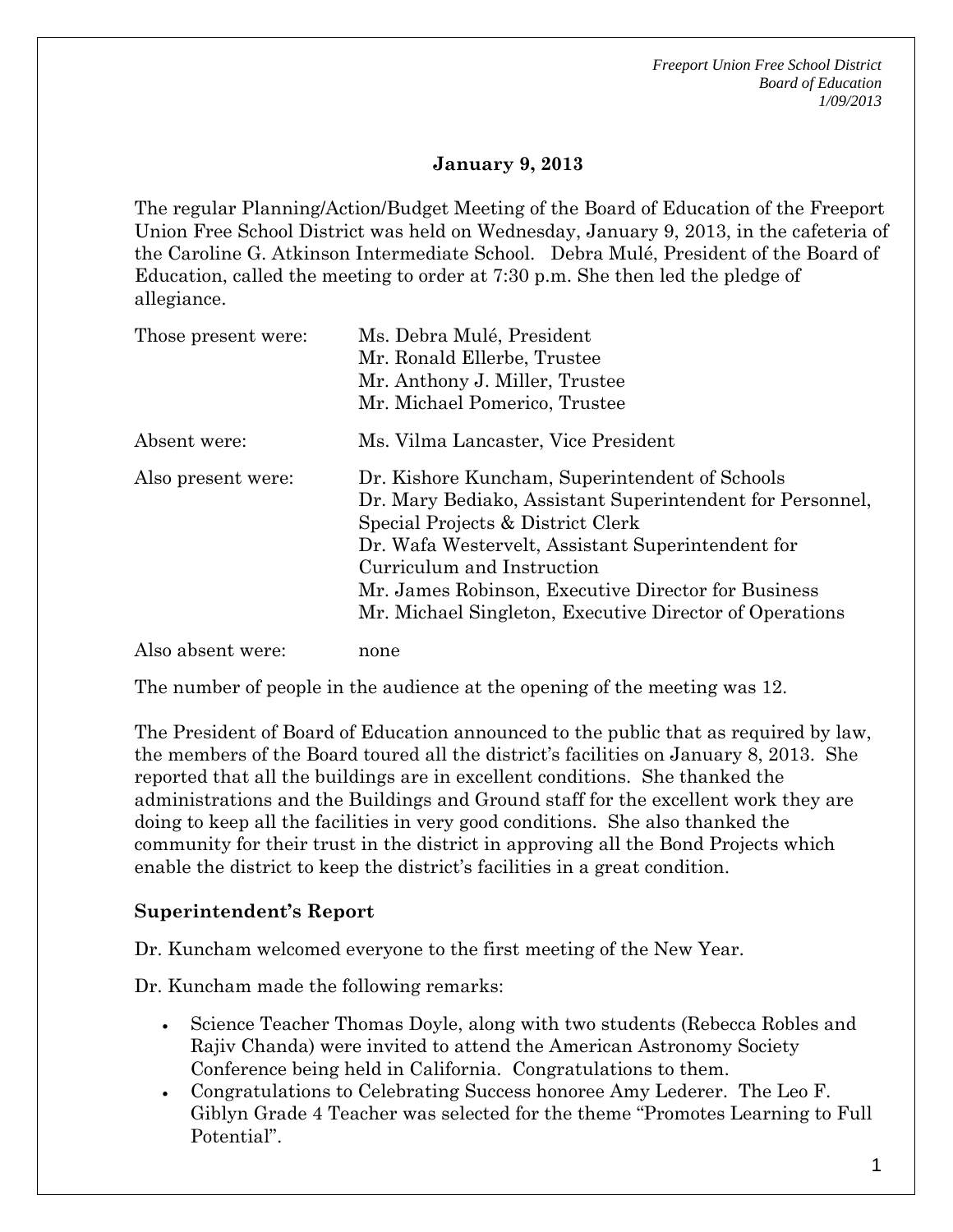- January 11, 2013 will be the annual open house for Private and Parochial School Parents. They are invited to see all the exciting things that Freeport Schools can offer.
- Students from Freeport, Maine High School will be visiting Freeport, New York on January 28, 2013. Since Hurricane Sandy, they have reached out to us and fundraised for our students. They are coming with supplies for Freeport, NY students and will visit Giblyn School.

# **2013-14 Budget Overview:**

The Superintendent informed the public that 2013-2014 budget process has begun since October and the challenges facing all public schools in the coming year are daunting. The Superintendent went on to say that we have some difficult choices to make in the next few weeks while we put together next year's budget. He made the following remarks:

- The process of developing a budget started in October and November of the past year.
- Negotiations have begun with the Freeport Teachers Association.
- The Education Reform Commission appointed last year by Governor Cuomo presented its preliminary report. The Commission was supposed to bring mandate relief to Public Schools. But the initial reading, it appears that there will be no relief from the state to public schools. The Education Reform Commission report is recommending consolidation of school districts, fullday pre-k programs, extending school day/school year, etc.
- The Tax Cap continues to be a very big issue. It has caused havoc in many districts and will destroy the educational system in New York as it has done in California. We are losing 3 to 5 million every year and there is a direct impact on property taxes and property values.
- On Long Island we have lost over 2,000 positions, 235 inter-scholastic teams have been lost and very soon we will be having very difficult conversations.
- Regional costs differ on Long Island. One dollar on Long Island is worth  $65¢$ and upstate that same dollar is worth more.

The Superintendent stated that we are looking at a budget gap of over \$4-5 million and everything is on the table.

# **State of the State Address:**

Today Governor Cuomo gave his State of the State address. In his address for Education, he relied heavily on The Reform Commission's initial recommendations. Some of his recommendations for education are:

 Extension of the school day or extend the school year. The State will pay for 100% of the cost.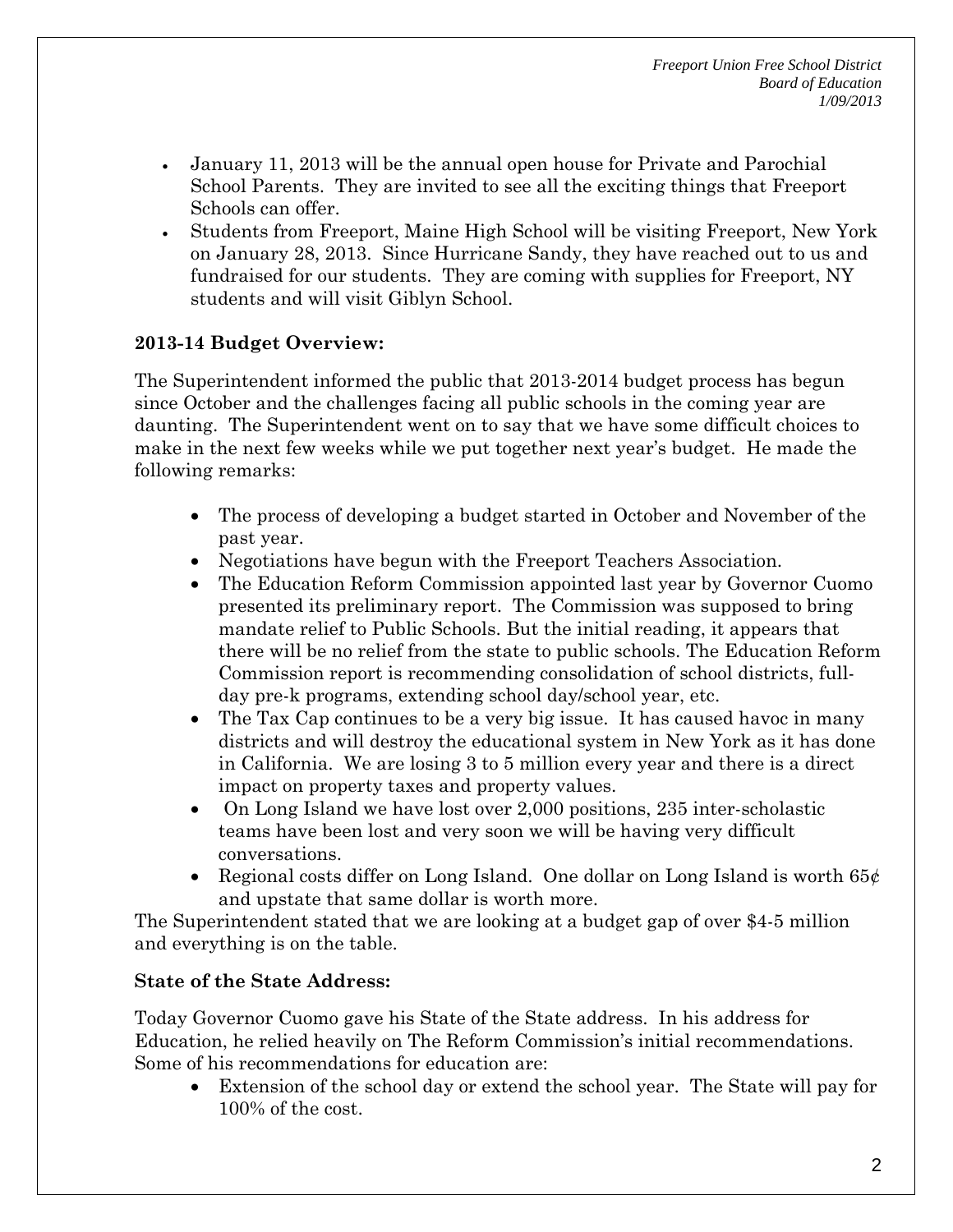- Full day pre-kindergarten program for highest need students in the lowest wealth districts.
- Community schools that would serve as a hub for health and family services, along with education.

The Governor's Executive Budget will be out by January  $22<sup>nd</sup>$ , and at that time we will have a better idea of where we stand. We are also awaiting the decision regarding the County Guarantee lawsuit. If the ruling is not in the school districts favor Freeport will have a new expense of approximately 2 million dollars that will affect the budget.

# **Questions from the Public**

The public was given the opportunity to address the Board of Education. Each speaker was allowed to address the Board for four minutes on any topic. The Board and administration addressed the comments from the public.

# **Items for Action**

On a motion by Mr. Miller and a seconded by Mr. Ellerbe the following item was approved:

# **CSE/CPSE Minutes**

**BE IT RESOLVED,** that the Board of Education of the Freeport Union Free School District hereby accepts the minutes of the meetings of the committees on special education and preschool special education for the following dates: October 10, 15, 29, 2012

November 20, 29, 30, 2012

December 3, 4, 5, 6, 7, 10, 11, 12, 13, 18, 20, 2012

The vote was unanimous, Ellerbe, Miller, Mulé and Pomerico.

On a motion by Mr. Pomerico and a seconded by Mr. Ellerbe the following item was approved:

**Ratification of Memorandum of Agreements (February 19 through 22, 2013, Presidents Week Break)** 

**BE IT RESOLVED**, that the Board of Education of the Freeport Union Free School District hereby ratifies the Memorandum of Agreement dated January 4, 2013 between the District and the Freeport Teacher Association.

**BE IT ALSO RESOLVED**, that the Board of Education of the Freeport Union Free School District hereby ratifies the Memorandum of Agreement dated January 7, 2013 between the District and the Freeport Teacher Assistants and Aides Association.

**BE IT FURTHER RESOLVED**, that the Board of Education of the Freeport Union Free School District authorizes the Superintendent of Schools to sign said agreements.